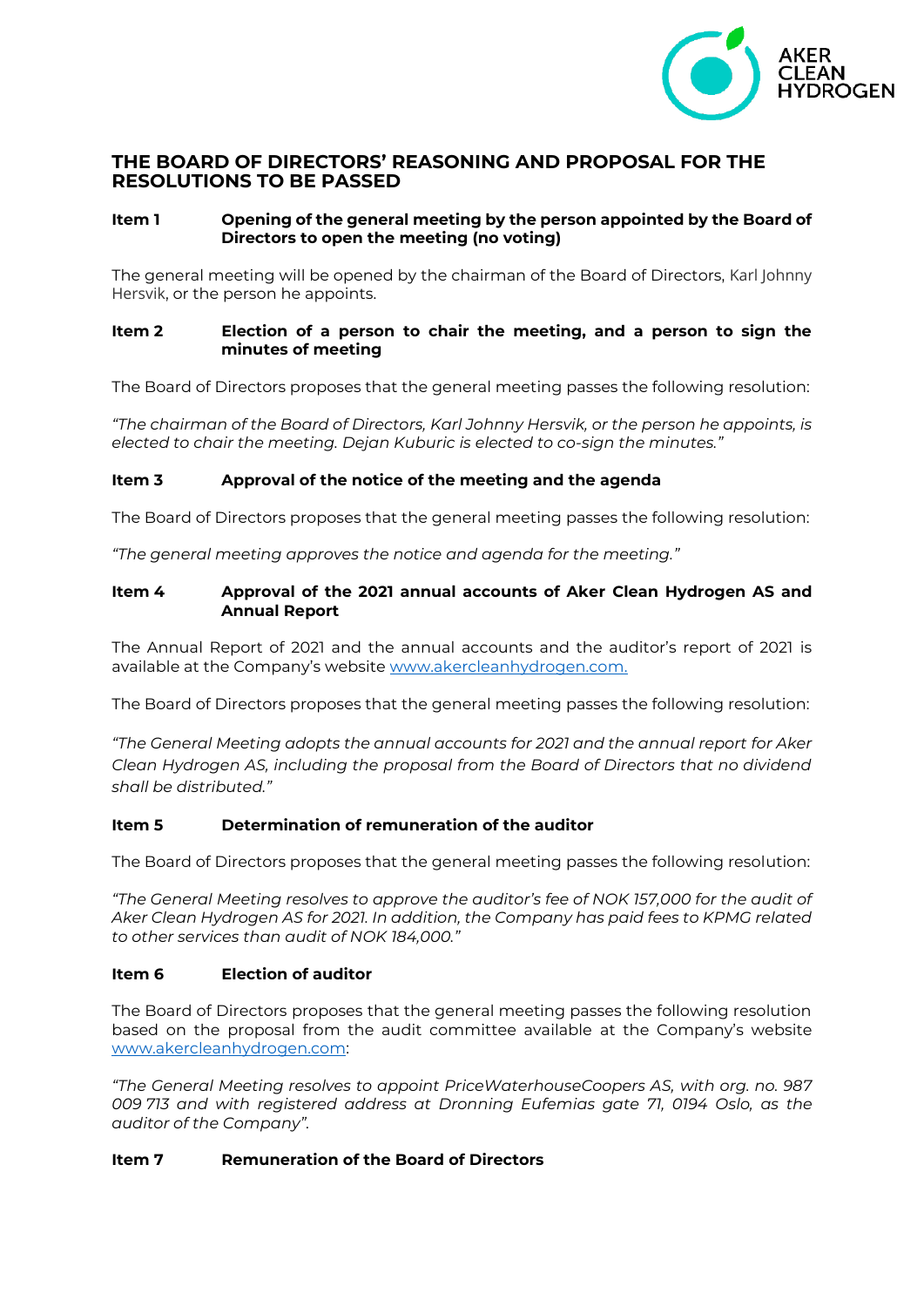

The Board of Directors proposes that the general meeting passes the following resolution:

*"The board members' remuneration from the annual general meeting 2021 until the annual general meeting 2022 shall be:*

- *NOK 400,000 to the chairman of the board*
- *NOK 300,000 to each of the board members*

*It was noted that employees of Aker companies do not receive the remuneration personally, but that payment is made to their respective employer company."*

#### **Item 8 Election of members to the Board of Directors**

The Board of Directors proposes that the general meeting passes the following resolution:

*"The following persons are re-elected as members and deputy member of the Board of Directors for a term of two years:*

- *Karl Johnny Hersvik*
- *Kjell Inge Røkke*
- *Øyvind Eriksen*
- *Kristian Monsen Røkke*
- *Deputy: Charlotte Cecilie Solberg Håkonsen*

*The board elects its own chairman."*

The board has not yet made a final decision, but it is likely that Kristian Monsen Røkke will be elected new chairman.

#### **Item 9 Authorization to the Board of Directors to increase the share capital**

The Board of Directors propose that the general meeting grants the board with an authorization to increase the share capital limited to 10% of the current share capital in connection with future capital raises, without the need to call for a general meeting. Such authorization will give the Board of Directors the necessary flexibility and possibility to act promptly in the event of future capital raises to be able to strengthen the Company's equity if needed.

The purpose of the authorizations implies that the preferential rights for existing shareholders to subscribe for new shares can be set aside if the authorizations are used.

On this basis, the Board of Directors proposes that the general meeting passes the following resolution:

*"The Company's Board of Directors is authorized to increase the share capital pursuant to the Norwegian Private Limited Liability Companies Act section 10-14, on the following conditions*

- *1) The share capital may on one or more occasions be increased by a total of up to NOK 68,775,541.*
- *2) The authorization shall be valid until the annual general meeting in 2023, but no later than 30 June 2023.*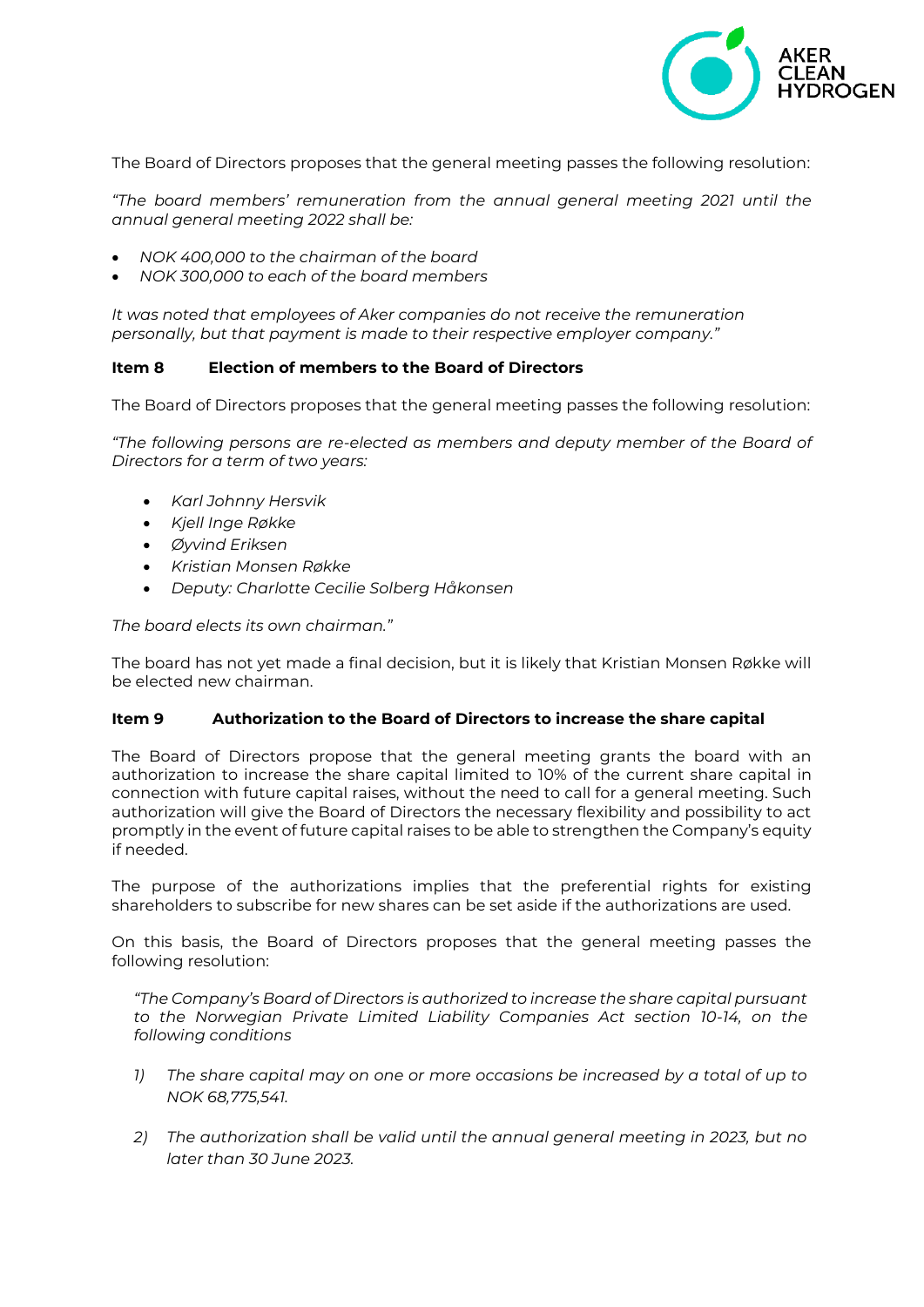

- *3) The shareholders' pre-emption right for subscription of shares pursuant to the Norwegian Private Limited Liability Companies Act section 10-4 may be set aside.*
- *4) The authorization includes increase of the share capital against non-cash contributions and the right to assume special obligations on the Company pursuant to the Norwegian Private Limited Liability Companies Act section 10-2.*
- *5) The authorization includes merger pursuant to the Norwegian Private Limited Liability Companies Act section 13-5.*
- *6) The board decides the other terms and conditions for the share capital increase and may amend the articles of association following the completion of share capital increases pursuant to the terms in this authorization."*

#### **Item 10 Authorization to the Board of Directors for acquisition of treasury shares in connection with acquisitions, mergers, de-mergers or other transactions**

The Board of Directors proposes that the general meeting grants the Board of Directors an authorization to acquire treasury shares with an aggregate nominal value of up to approximately 10% of the Company's share capital. The authorization may only be used for the purpose of using the Company's shares as consideration in connection with acquisitions, mergers, de-mergers or other transactions.

On this basis, the Board of Directors proposes that the general meeting passes the following resolution:

- *1) The Company's Board of Directors is authorized to acquire own shares in the Company up to 10% of the share capital (with an aggregate nominal value of NOK 67,874,547. The* authorization *also provides for agreements regarding pledges over its own shares.*
- *2) The highest and lowest purchase price for each share shall be NOK 200 and NOK 0.5, respectively. The* authorization *may only be used for the purpose of utilizing the Company's shares in connection with acquisitions, mergers, de-mergers or other transactions. The board is otherwise free to decide the method of acquisition and disposal of the Company's shares. The* authorization *can also be used in situations referred to in section 6-17 of the Securities Trading Act*
- *3) The* authorization *is valid until the annual general meeting in 2023, however not after June 30, 2023.*

The general meeting shall vote over three authorizations for acquisition of treasury shares, see agenda item 10, 11 and 12. Each of the authorizations are structured to allow acquisition of treasury shares up to 10% of the share capital. For the avoidance of doubt, the authorizations do not allow acquisition of treasury shares for the limits combined up to 30% in total. The three authorizations cannot be exercised, together or individually, in a way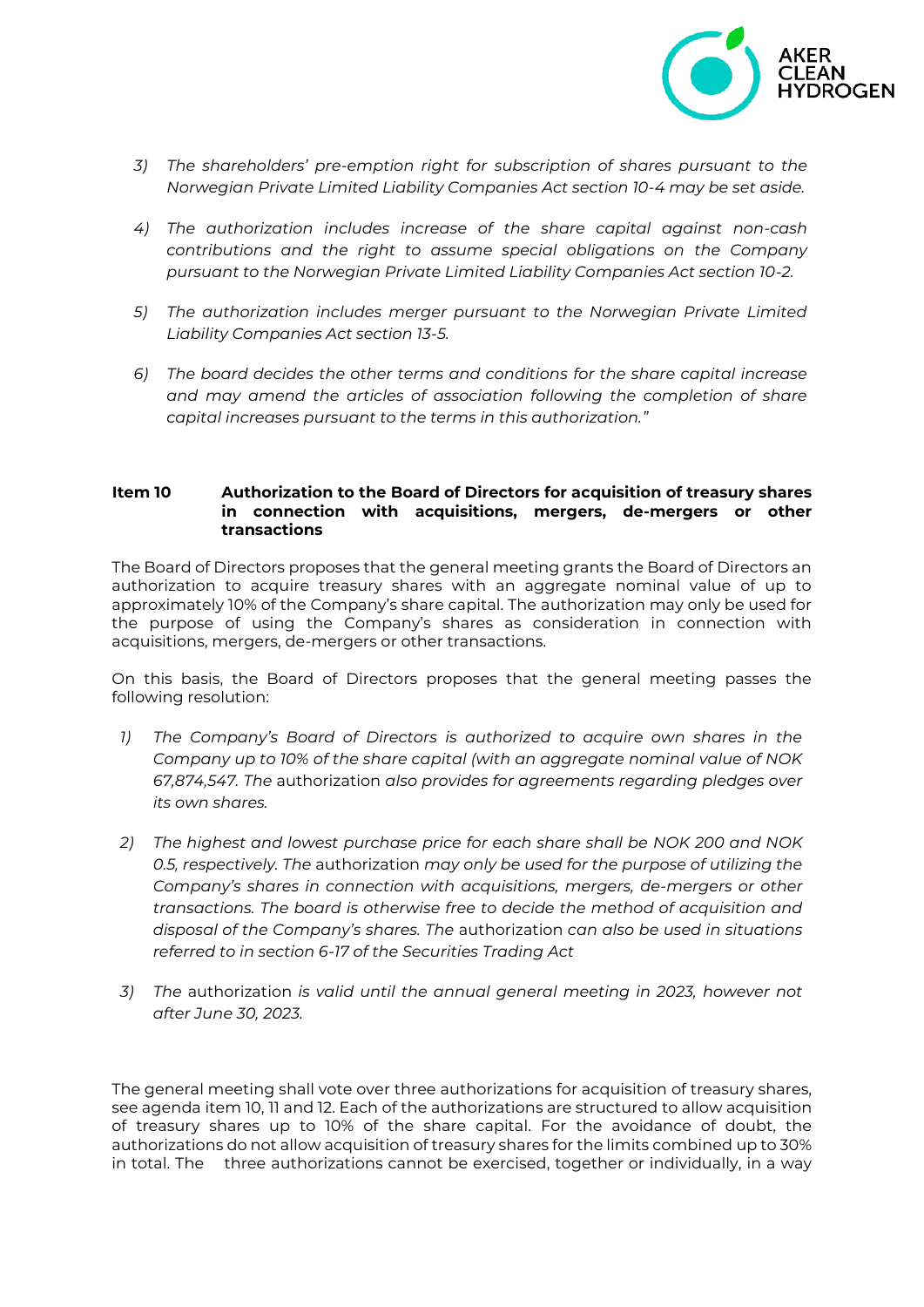

where the Company's holding of treasury shares at any time exceeds 10% of the Company's share capital, including any existing holdings of treasury shares prior to the transaction(s).

#### **Item 11 Authorization to the Board of Directors for acquisition of treasury shares in connection with share purchase and incentive programs for employees**

The Board of Directors proposes that the general meeting grants the Board of Directors an authorization to acquire treasury shares with an aggregate nominal value of up to approximately 10% of the Company's share capital. The authorization may only be used for the purpose of sale and/or transfer to employees in the Company as part of the share program for such employees, as approved by the Board of Directors. The Board of Directors proposes that the general meeting passes the following resolution:

- *1) The board is authorized to acquire own shares in the Company up to 10% of the share capital (with an aggregate nominal value of NOK 68,775,541). The* authorization *also provides for agreements regarding pledges over its own shares.*
- *2) The highest and lowest purchase price for each share shall be NOK 200 and NOK 0.5, respectively. The* authorization *may only be used for the purpose of sale and/or transfer to employees as part of the Company's share purchase and incentive programs, as approved by the Board of Directors. The board is otherwise free to decide the method of acquisition and disposal of the Company's shares. The*  authorization *can also be used in situations referred to in section 6-17 of the Securities Trading Act.*
- *3) The* authorization *is valid until the annual general meeting in 2023, however not after June 30, 2023.*

The general meeting shall vote over three authorizations for acquisition of treasury shares, see agenda item 10, 11 and 12. Each of the authorizations are structured to allow acquisition of treasury shares up to 10% of the share capital. For the avoidance of doubt, the authorizations do not allow acquisition of treasury shares for the limits combined up tp 30% in total. The three authorizations cannot be exercised, together or individually, in a way where the Company's holding of treasury shares at any time exceeds 10% of the Company's share capital, including any existing holdings of treasury shares prior to the transaction(s).

#### **Item 12 Authorization to the Board of Directors for acquisition of treasury shares for the purpose of investment or for subsequent sale or deletion of such shares**

The Board of Directors proposes that the general meeting grants the board the authorization to acquire treasury shares with an aggregate nominal value of up to approximately 10% of the Company's share capital. The authorization may only be used for the purpose of purchasing treasury shares for investment purposes or for subsequent sale or deletion of such shares. The Board of Directors proposes that the general meeting passes the following resolution:

*1) The board is authorized to acquire own shares in the Company up to 10% of the share capital (with an aggregate nominal value of NOK 68,775,541). The* authorization *also provides for agreements regarding pledges over its own shares.*